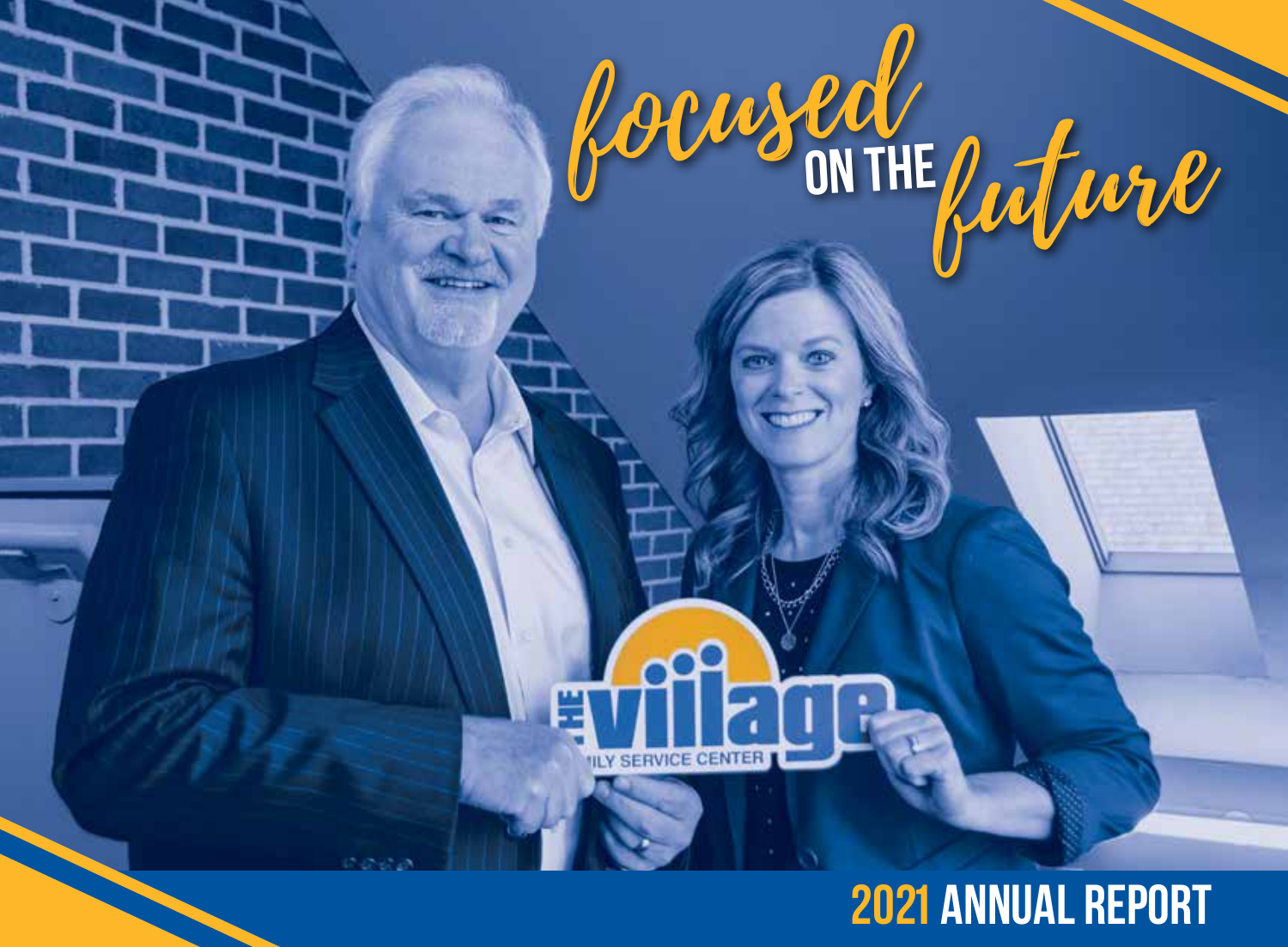

## **LEADERSHIP TEAM**

**Kelly Olson,**  *President and CEO*

**Candy Haugen,**  *Vice President of HR*

**Luke Klefstad,**  *Division Director* *Division Director* **Amie Lahren,** *Executive Assistant & Board Relations*

**Joni Medenwald,** 

**Shelley Treib,**  *Chief Financial Officer*

### **BOARD OF DIRECTORS**

**Thomas Rohleder,**  *Chairperson* **Jeanne Narum,**  *Vice Chairperson* **Timothy Sayler Paul Zenker Gail Bernabucci Chris Champ**

**Ellen Cooke Dr. Louise Dardis Rich Duysen Sandra Skallerud Dr. Cory Steiner Lorrie Thoemke Richard Warner, Ph.D.**

#### **2021 Board Meeting Dates**

**January 20**  *(executive committee)* **February 26**  *(joint meeting)*

**June 23 September 22 December 15**

## **MISSION**

To enhance the lives of those we serve

**March 24 April 28**  *(annual meeting)*

## **VISION**

To meet community needs and enhance overall well-being with innovative services and integrated care models

## **VALUES**

- **Integrity:** We operate in a trustworthy manner, holding ourselves accountable as an organization and individuals.
- **Excellence:** We strive for the highest level of quality in all we do.
- **Service:** We offer client-centered, compassionate care with an emphasis on collaboration.
- **Communication:** We foster a diverse environment that encourages respectful, open, and honest dialogue.

*Cover Photo:* With Jeff Pederson's retirement effective Dec. 31, 2021, Kelly Olson was named the next *President and CEO of The Village Family Service Center,* the first woman to ever hold the position.

## **A Letter from the CEO**

As a therapist, I strive to help individuals and families move forward after difficult times. As the new President and CEO of The Village Family Service Center, it is my honor and privilege to lead this organization and its amazing team forward as we slowly emerge from the COVID-19 pandemic and address the resulting challenges.



Work environments and employee expectations have evolved. Client needs have increased. Telehealth has changed the landscape of our services. While a counselor utilizes evidencebased therapy models, The Village's path forward will be guided by a robust strategic plan and various cultural initiatives.

focused witwe

We continue to evaluate how to best meet community needs and attract and retain a quality workforce. The strategic anchors and goals identified during our recent strategic planning process will help strengthen employee culture, increase partnerships, and effectively support our facilities, technology, and finances.

Healthy growth at times necessitates pruning the elements that no longer serve us. In 2021, due to persistent staffing issues, we made the difficult decisions to close our Devils Lake and Roseau offices and to stop offering Supervised Parenting Time at our Minot location.

There also was a lot to celebrate, including new initiatives, engaging events, client success stories, and The Village's 130th anniversary.

As we prepare for the next **130 years of service,** the continued support of staff, donors, volunteers, and other stakeholders is essential. Thank you for your dedication to ensuring no one has to go it alone.

**Kelly Olson, MS, LMFT** *President & CEO*



## **CHILDREN'S VILLAGE FAMILY SERVICE FOUNDATIO**

The Children's Village Family Service Foundation is a sister corporation to The Village Family Service Center. The foundation manages a trust fund that helps support The Village Family Service Center. Many people leave gifts through the foundation, which allows their legacy to live on through the families and children served by The Village. Learn more about making a legacy gift to The Village at TheVillageFamily.org/Giving.

**Matt Leiseth,** *Chairperson* **Jayne Gust Erik Hatch Michelle Kommer**

**Jeanne Narum Thomas Rohleder Tim Sayler Sandra Skallerud**

# **letter from the ceo**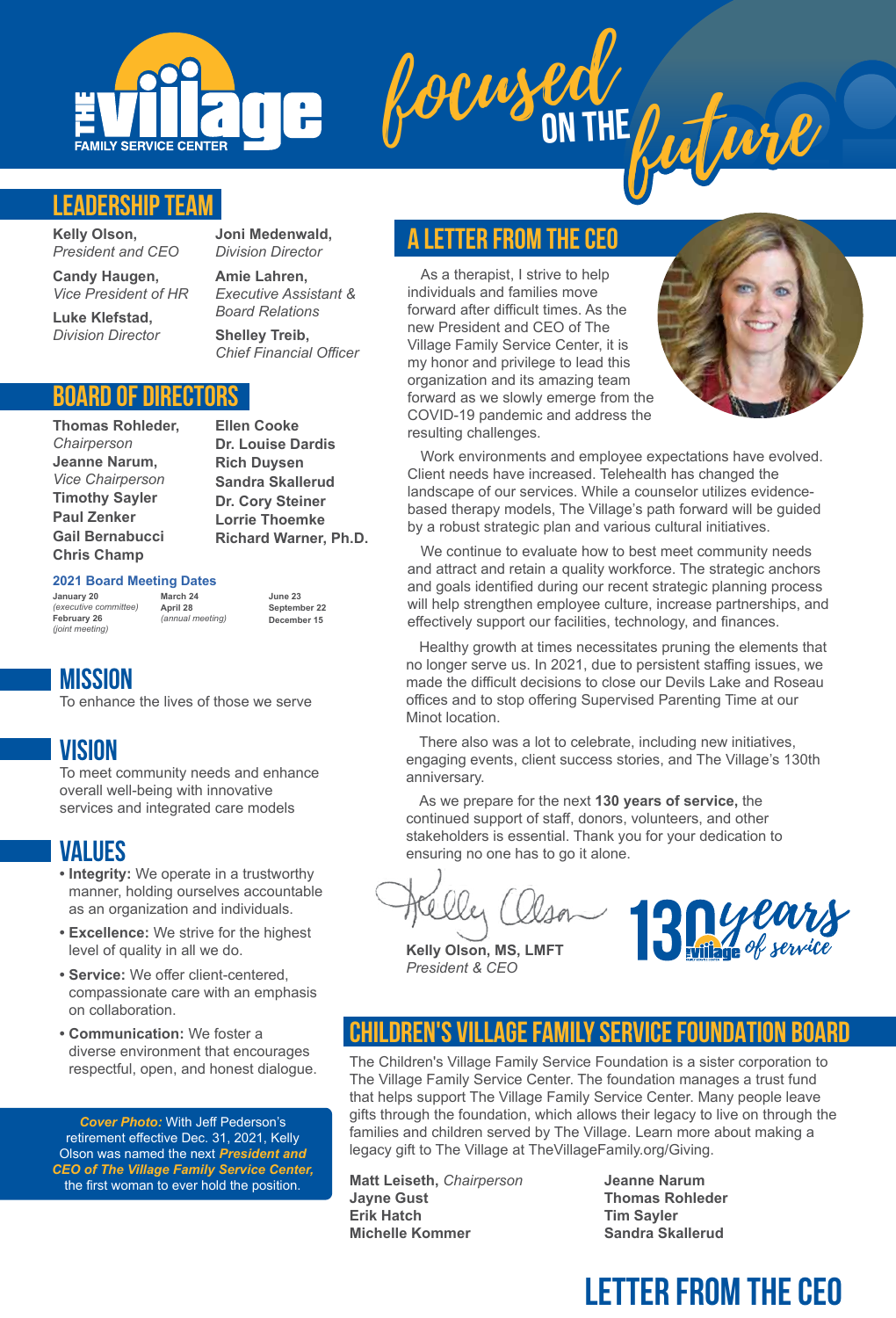

#### **Adoption and Pregnancy Counseling** Social workers

help women



facing unintended pregnancies craft individualized life plans, work to place each child in the best possible adoptive home, provide search and disclosure services, and offer community outreach and education. 839 people served

"My experience with The Village has *changed my life* in a very positive, meaningful, and long-lasting way." *– Counseling client*

#### **Counseling Services**

Licensed counselors help children, individuals, couples, and families deal with a wide variety of relationship, behavioral and mental health needs. In addition to in-office sessions,



counseling services include an Intensive Outpatient Program for mental health. 6,544 people served



**of clients surveyed 94% would give The Village an excellent rating!**

## **\$1.96 million paid to creditors in 2021**

### **Financial Resource Center**

Financial counselors provide proactive advice for money matters, such as budgeting and reaching financial goals, as well as a debt management program. 1,573 people served



"I felt *peace of mind* following the sessions. Having a plan is huge!" *– Financial Resource Center client*



#### **Big Brothers Big Sisters**

We clear the path to a child's biggest possible future by creating professionally supported, one-to-one mentoring matches so kids can realize their full potential. 349 people served

"Thank you for creating this *safe place* to share in creating a plan to help children!" *– Family Centered Engagement participant*

#### **Family Centered Engagement / Family Group Decision Making**

Trained facilitators guide families and service providers through important decisions regarding the safety, care, and protection of children. 2,979 people served





The Village sponsored booths at *Pride in the Pai* events in Minot, St. Cloud, and Fargo (pictured).

#### **Village Business Institute**

VBI improves the health and well-being of employees through The Village employee assistance program, crisis management, worksite-based training, HR consulting, coaching, and workplace mediation. 63,474 people served





#### **In-Home Family Therapy**

Therapists help parents navigate children's needs, teach effective parenting and work diligently to help families be successful; services are also provided in area schools. 1,711 people served



To celebrate *Recovery Month* in September, First Step Recovery put up a Recovery Wall and hosted a community screening of the documentary *"The Anonymous People."*

#### **First Step Recovery**

This Fargo-based program provides a continuum of outpatient treatment services for adults who struggle with substance use and offers education and support for family members of those involved in our programming. First Step staff also provides hospital consultations. 2,822 people served

"I'm *a year sober* today because of you!" *– Ryan, on Sept. 30, 2021*

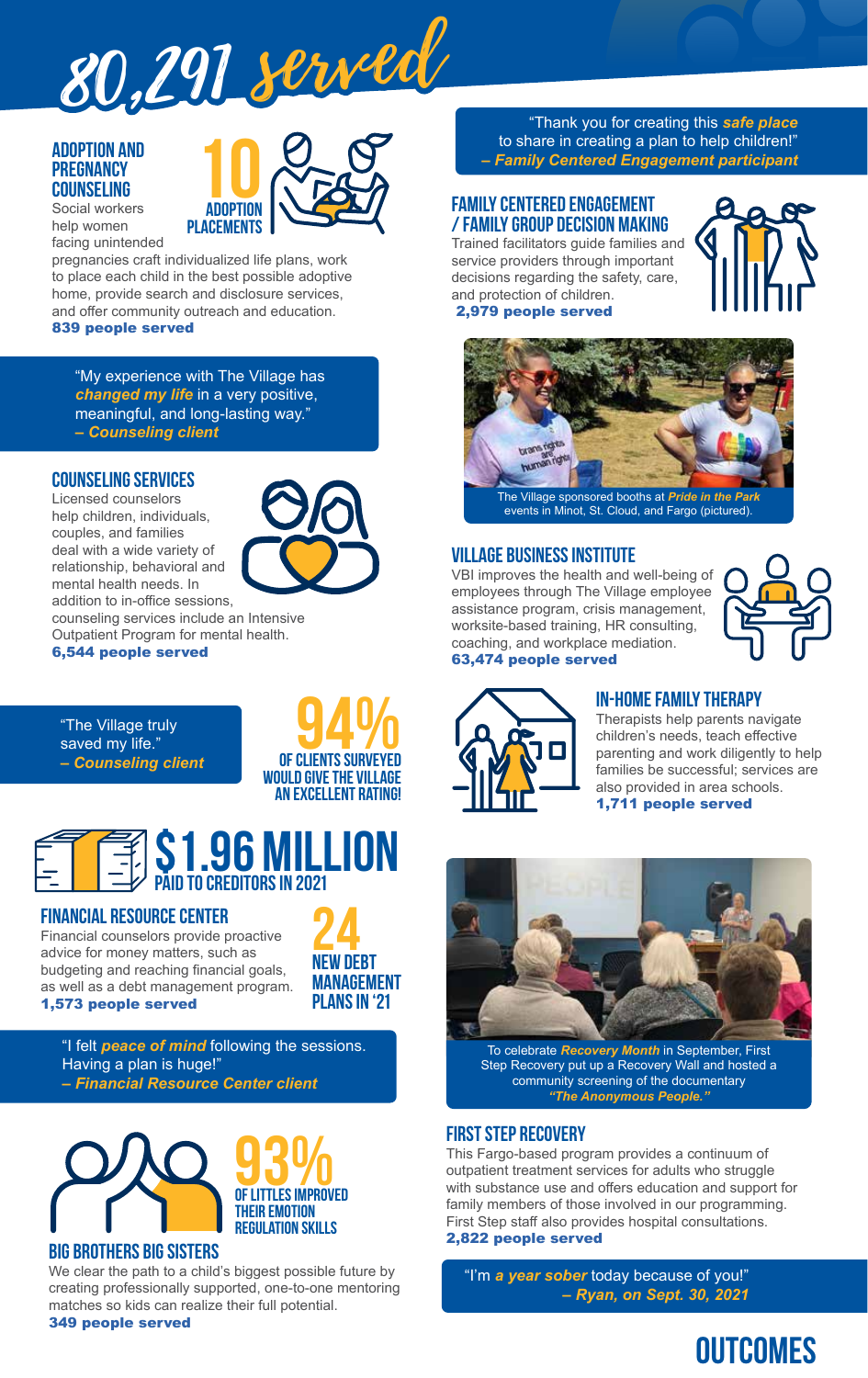

## **REVENUES**

| Program Revenue \$12,049,519      |  |
|-----------------------------------|--|
|                                   |  |
|                                   |  |
| Fundraising Events  \$367,754     |  |
|                                   |  |
| Foundation Support  \$250,004     |  |
| PPP Loan Forgiveness  \$2,047,894 |  |
| Administrative Fees  \$2,017,101  |  |
|                                   |  |

#### TOTAL REVENUES ............... \$17,875,232

**Program Revenues Administrative Fees PPP Loan Forgiveness Foundation Support Contributions and Fundraising Grants and United Ways**



## **WILY SERV Statement of Financial Position (unaudited)**

**2021 2020 CHANGE** Total Assets  $$12,061,305$   $$12,547,148$  (\$485,843) Total Liabilities  $$3,561,230$   $$5,603,834$  (\$2,042,604) Total Net Assets  $$8,500,075$   $$6,943,314$   $$1,556,761$ 

*NOTE: The Village received PPP funds in 2020 and recorded their forgiveness in 2021*



Village staff in *St. Cloud* participated in a fundraising event called Tending for a Cause on Nov. 3.

## **2021 Grants**

Alex Stern Family Foundation Alexandria Area **Community** Foundation Beito Foundation BNSF Railway Foundation Capital Electric Capital One Cass County Electric **Cooperative** Foundation **Citibank** Community Foundation of Grand Forks, East Grand Forks and Region Elmer and Kaya Berg Foundation Hector Foundation Kiwanis of Fargo MDU Resources Foundation

Medica Foundation Midco Foundation Myra Foundation Otter Tail Foundation Robert E. Herman Charitable Trust Runestone Electric St. Joseph's Community Health Foundation Safe Havens Stop Violence Against Women: North Dakota Department of Health Tom and Frances Leach Foundation US Bank Verendrye Electric Trust, Inc. Victor and Nina Cranley Charitable

Foundation

**EXPENSES** 

|                                      | \$429,146 |
|--------------------------------------|-----------|
|                                      | \$332,487 |
| Supplies & Lab Fees \$44,180         |           |
| Telephone & Postage                  | \$141,898 |
|                                      | \$920,840 |
| Equipment/Repairs                    | \$155,216 |
| Printing/Publications/Dues \$116,720 |           |
|                                      |           |
|                                      | \$91,668  |
|                                      |           |
|                                      |           |
|                                      |           |
| Administrative Charge \$2,019,001    |           |
| Insurance Expense  \$102,385         |           |
|                                      |           |
|                                      |           |

#### TOTAL EXPENSES ................ \$16,358,613 CHANGE IN NET ASSETS-UNRESTRICTED ..................... \$1,516,619

*UNAUDITED*

*Includes PPP Loan Forgiveness*



To kick off the 57th Annual Bobcat North Dakota Open, *Bigs and Littles* from BBBS took part in a golf clinic with instructor Dave Schultz at the Fargo Country Club.

## CHILDREN'S VILLAGE FAMILY SERV **Statement of Financial Position (unaudited)**

Total Assets  $$7,522,235$   $$7,209,148$   $$313,087$ Total Liabilities  $$677,045$  \$622,074 \$54,971 Total Net Assets  $$6,845,191$   $$6,587,074$   $$258,117$ 

**2021 2020 CHANGE**

## **United Ways**

United Way of Cass-Clay United Way of Grand Forks, East Grand Forks & Area Souris Valley United Way United Way of Central Minnesota United Way of Douglas & Pope Counties United Way of Barnes County



Amanda and Blaine Booher shared their story of adopting their son, Isaac, at The Village's *2021 Wine & Dine* gala on Nov. 12.

# **financials**